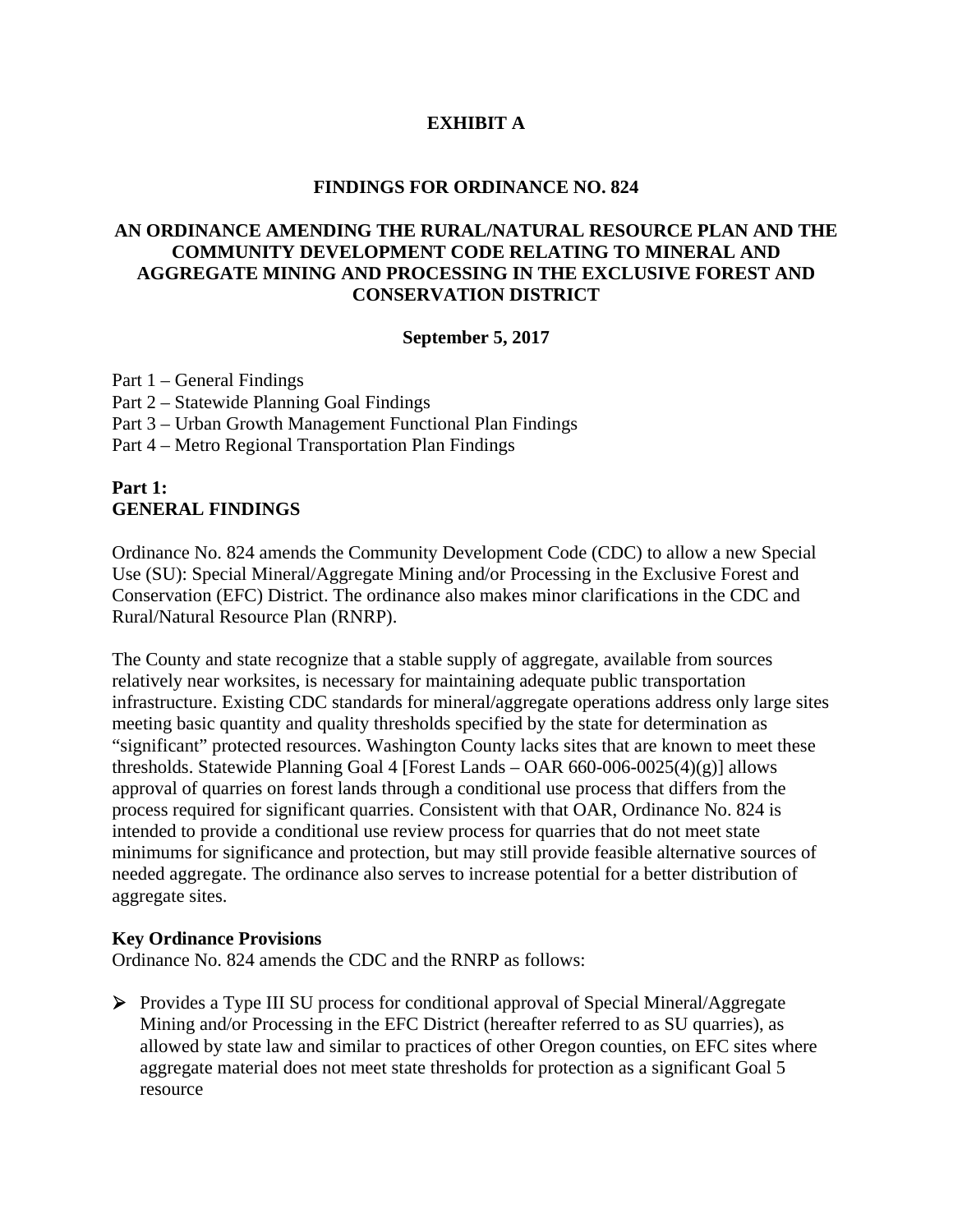- $\triangleright$  Limits SU quarries to 2 million tons of aggregate supply over the life of the operation
- $\triangleright$  Provides minor clarifications to distinguish new CDC provisions for SU quarries from existing provisions that apply to quarries considered significant Goal 5 resources
- $\triangleright$  Requires that the SU quarry not significantly elevate fire risk or the expense of fire suppression on surrounding lands, or the cost of nearby farm/forest operations
- $\triangleright$  Applies other approval criteria and conditions intended to determine compatibility with nearby land uses; and to protect surrounding lands, water sources, natural resources, and transportation improvements from impacts of the SU quarry

Amendments to the RNRP affect Policy 7 (Mineral and Aggregate Resources) and Appendix A (Glossary). Amendments to the CDC affect Sections 110 (Transition to Development Code), 203 (Processing Type I, II and III Development Actions), 300 (Introduction), 342 (Exclusive Forest and Conservation District/EFC), 379 (Mineral and Aggregate Overlay District), and 430 (Special Use Standards).

Because the ordinance would make changes that do not affect compliance with Oregon's Statewide Planning Goals (Goals), it is not necessary for these findings to address the Goals with respect to each amendment. The Washington County Board of Commissioners (Board) finds that the Goals apply to amendments covered by these findings only to the extent noted in specific responses to individual applicable Goals, and that each amendment complies with the Goals. Goals 15 (Willamette River Greenway), 16 (Estuarine Resources), 17 (Coastal Shorelands), 18 (Beaches and Dunes), and 19 (Ocean Resources) and related Oregon Administrative Rules (OAR) are not addressed because these resources are not located within Washington County.

The County is also required to make findings that the amendments are consistent with the requirements of Metro's Urban Growth Management Functional Plan (UGMFP) and Regional Transportation Plan (RTP). These findings are addressed in this document.

The Board finds that Statewide Planning Goal 14 (Urbanization) is not applicable because the land use district (EFC) affected by this ordinance applies to land outside the urban growth boundary. Additionally, Statewide Planning Goal 3 (Agricultural Lands) does not apply because proposed changes are not applicable to resource farmlands (EFU and AF-20).

# **Part 2: STATEWIDE PLANNING GOAL FINDINGS**

The purpose of the findings in this document is to demonstrate that Ordinance No. 824 is consistent with Statewide Planning Goals (Goals), Oregon Revised Statutes (ORS), Oregon Administrative Rule (OAR) requirements, Metro's Urban Growth Management Functional Plan (UGMFP), and Washington County's Comprehensive Plan (Plan). The County's Plan was adopted to implement the aforementioned planning documents and was acknowledged by the State of Oregon. The County follows the post-acknowledgement plan amendment (PAPA) process to update the Plan with new state and regional regulations as necessary and relies in part upon these prior state review processes to demonstrate compliance with all necessary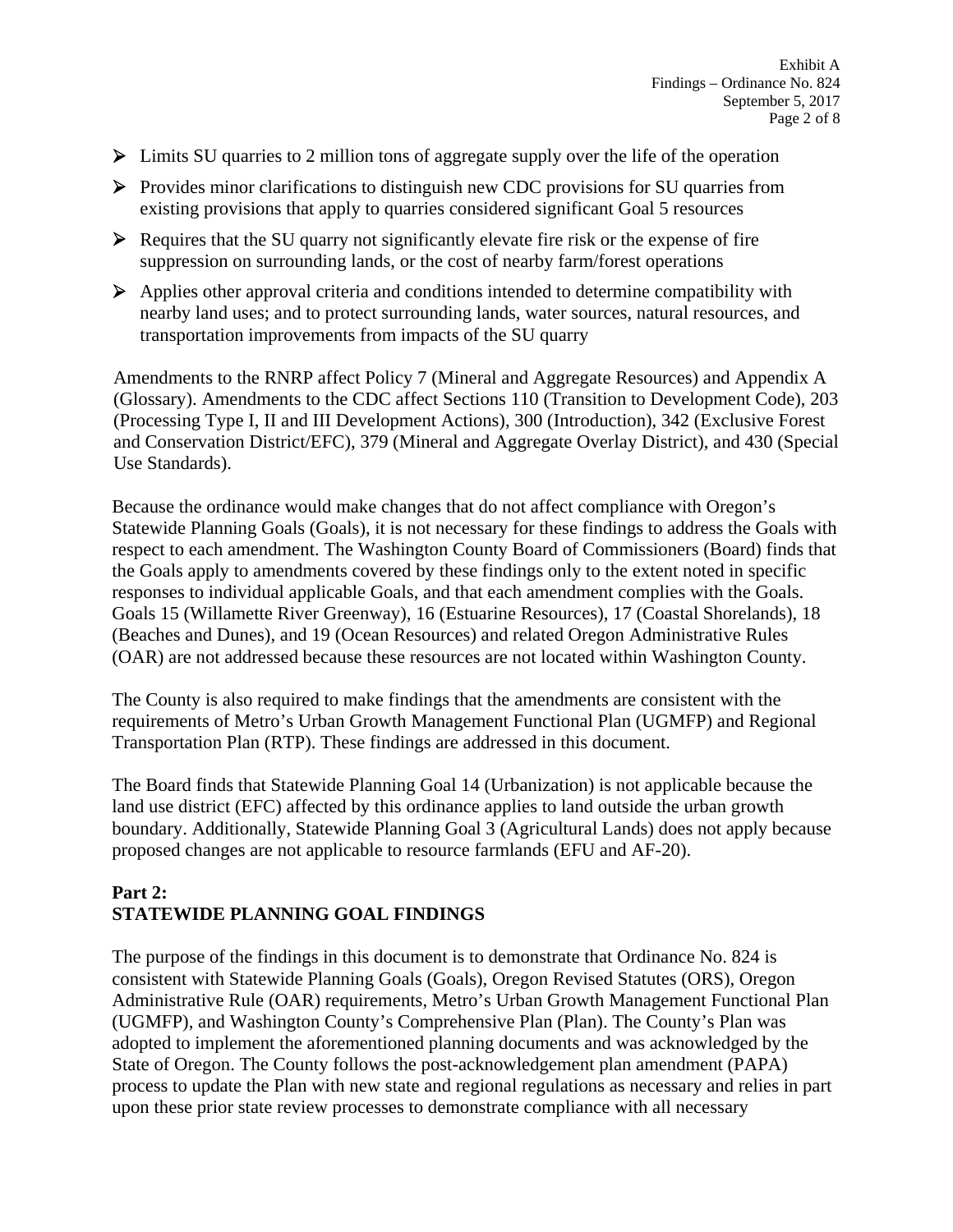Exhibit A Findings – Ordinance No. 824 September 5, 2017 Page 3 of 8

requirements. No goal compliance issues were raised in the hearing proceedings described below. Ordinance No. 824 makes no amendments to maps within the Plan, and changes to Plan text do not implicate a goal compliance issue. The following precautionary findings are provided to demonstrate ongoing compliance.

### **Goal 1 - Citizen Involvement**

Goal 1 addresses Citizen Involvement by requiring the implementation of a comprehensive program to stimulate citizen participation in the planning process. Washington County has an acknowledged citizen involvement program that provides a range of opportunities for citizens and other interested parties to participate in all phases of the planning process. In addition, Chapter X of the County's Charter sets forth specific requirements for citizen involvement during review and adoption of land use ordinances. Washington County has followed these requirements for the adoption of Ordinance No. 824.

In addition to providing standard notice that invites public comment/participation, staff gathered perspectives from an array of stakeholders who are knowledgeable about and/or affected by mineral and aggregate operations, including the County's Rural Roads Operations and Maintenance Advisory Committee, several quarry operators and residents who live near existing quarries, and representatives from two timber companies, a number of state agencies, and various Oregon counties. Ordinance No. 824 was also described on the County's website, where a comment box was provided.

## **Goal 2 - Land Use Planning**

Goal 2 addresses Land Use Planning by requiring an adequate factual base to support a decision as well as coordination with affected governmental entities. Washington County has an acknowledged land use planning process that provides for the review and update of the various elements of the Plan, which includes documents such as the RNRP, Comprehensive Framework Plan for the Urban Area (CFP), Community Plans, CDC, and Transportation System Plan (TSP). Washington County utilized this process to adopt Ordinance No. 824.

Notice was coordinated with all affected governmental entities. Comments relevant to Ordinance No. 824 were considered/addressed either as part of the proceedings or with subsequent staff coordination. Comments relevant to a potential 2018 ordinance addressing Goal 5 quarries have been retained for further reference next year.

### **Goal 4 – Forest Lands**

Goal 4 (OAR 660-006) addresses the conservation of forest lands by maintaining the forest land base and protecting the state's forest economy by making possible economically efficient forest practices. Policy 16, Implementing Strategies (a) and (c) of the RNRP include provisions for the conservation and maintenance of forest lands.

A provision of Goal 4 [OAR 660-006-0025(4)(g)] allows aggregate mining in forest zones as a conditional use, subject to evidence of compatibility with surrounding uses and findings that the operation will not significantly elevate fire risk, the expense of fire suppression, or the cost of nearby farm/forest operations. This is subject to the land owner's recorded written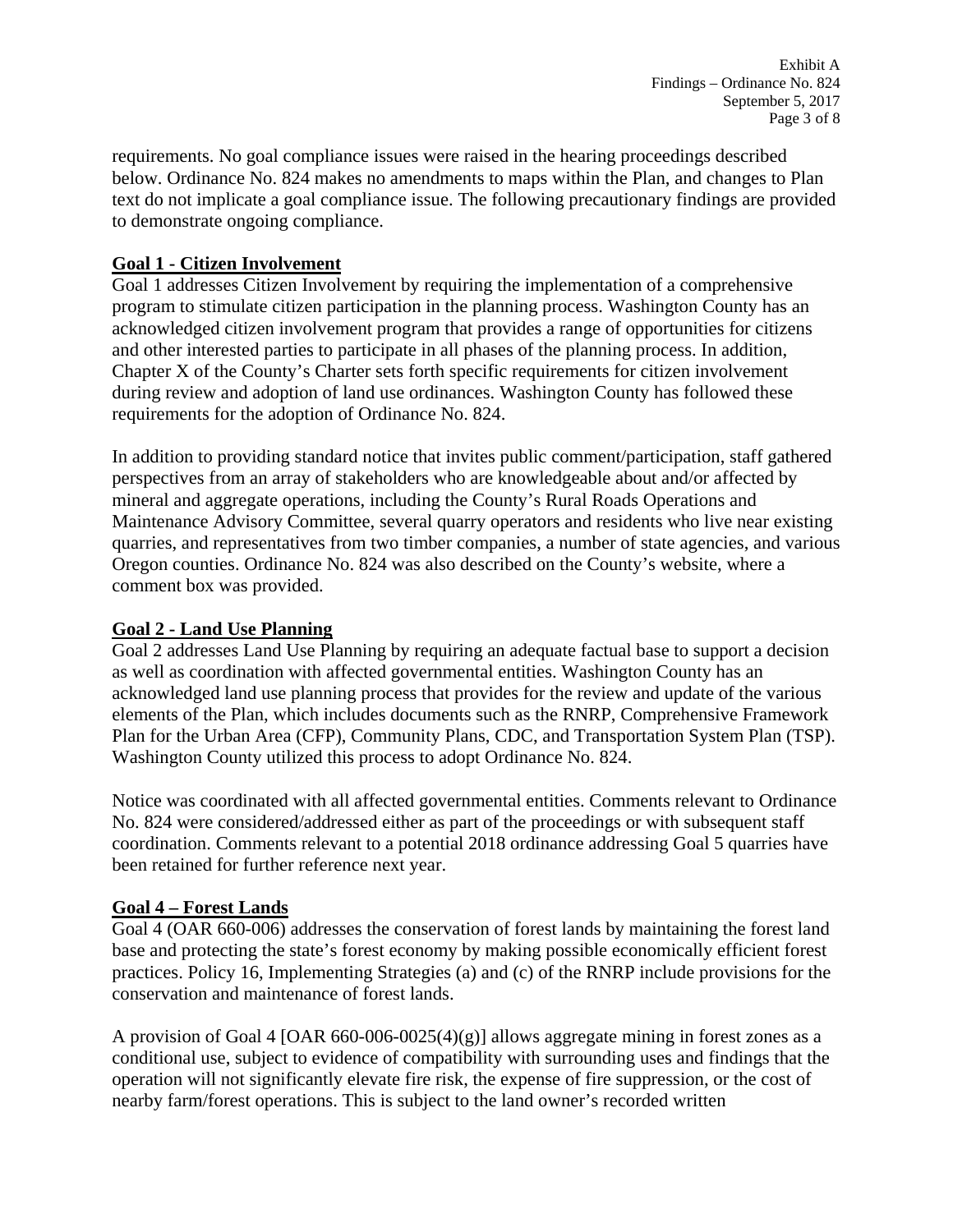acknowledgement of the rights of nearby land owners to conduct forest operations consistent with the Forest Practices Act (ORS 527). Standards within Ordinance No. 824 provide for a conditional use/special use process that addresses these requirements. The Forest Practices Act allows mineral and aggregate operations on forest land and does not prohibit local governments from regulating such operations when they are not auxiliary to forest practices [ORS 527.722 (2)(e)]. Ordinance No. 824 therefore maintains compliance with Goal 4 Forest Land provisions.

### **Goal 5 – Natural Resources, Scenic and Historic Areas, and Open Spaces**

Goal 5 addresses the protection of natural resources and the conservation of scenic, cultural, and historic areas and open spaces by requiring local programs to protect these resources in order to promote a healthy environment and natural landscape that contributes to Oregon's livability for present and future generations.

In addition, OAR 660-023-0250 requires application of current Goal 5 provisions to postacknowledgment plan amendments (PAPAs) when the PAPA 1) creates or amends a resource list or a portion of an acknowledged plan or land use regulation that protects a significant Goal 5 resource, or 2) allows new uses that could be conflicting uses with a particular Goal 5 site.

Policies 10, 11 and 12 of the CFP, Policies 7, 9, 10, 11, 12 and 13 of the RNRP, various portions of the Community Plans, and sections of the CDC include provisions for the protection of Goal 5 resources.

Consistent with Goal 4, Ordinance No. 824 provides for conditional use/special use review of mineral and aggregate operations on forest land. Proposed standards apply only to EFC sites where aggregate supply does not meet basic state thresholds for review and protection as a significant Goal 5 resource in the Willamette Valley. No PAPA is required since mineral/aggregate operations reviewed through the proposed process are not eligible for Goal 5 aggregate resource protections, and therefore would not be shown on the County's CFP as protected resource areas. Despite lack of Goal 5 protection for aggregate at the subject site, a mineral/aggregate operation reviewed through the proposed conditional use process would still be subject to standards protecting against its potential impacts on Goal 5 resources otherwise identified in the area (per CDC Section 422 and the RNRP). Ordinance No. 824 therefore maintains compliance with Goal 5 provisions.

## **Goal 6 - Air, Water and Land Resources Quality**

Goal 6 requires the maintenance and improvement of the quality of the air, water and land resources of the state through the implementation of local plans that address discharge and waste. Policies 4, 5, 6 and 7 of the CFP and Policies 4, 5, 6, and 7 of the RNRP provide for the maintenance and improvement of the quality of air, water and land resources.

Mineral/aggregate operations require permits from the Department of Geology and Mineral Industries (DOGAMI). Department of Environmental Quality (DEQ) permits, in many cases issued by DOGAMI, addresses discharge and sedimentation. Ordinance 824 includes provisions intended to ensure protection of Flood Plain and Drainage Hazard Area Development and Significant Natural Resources through CDC Sections 421 and 422, and to facilitate protections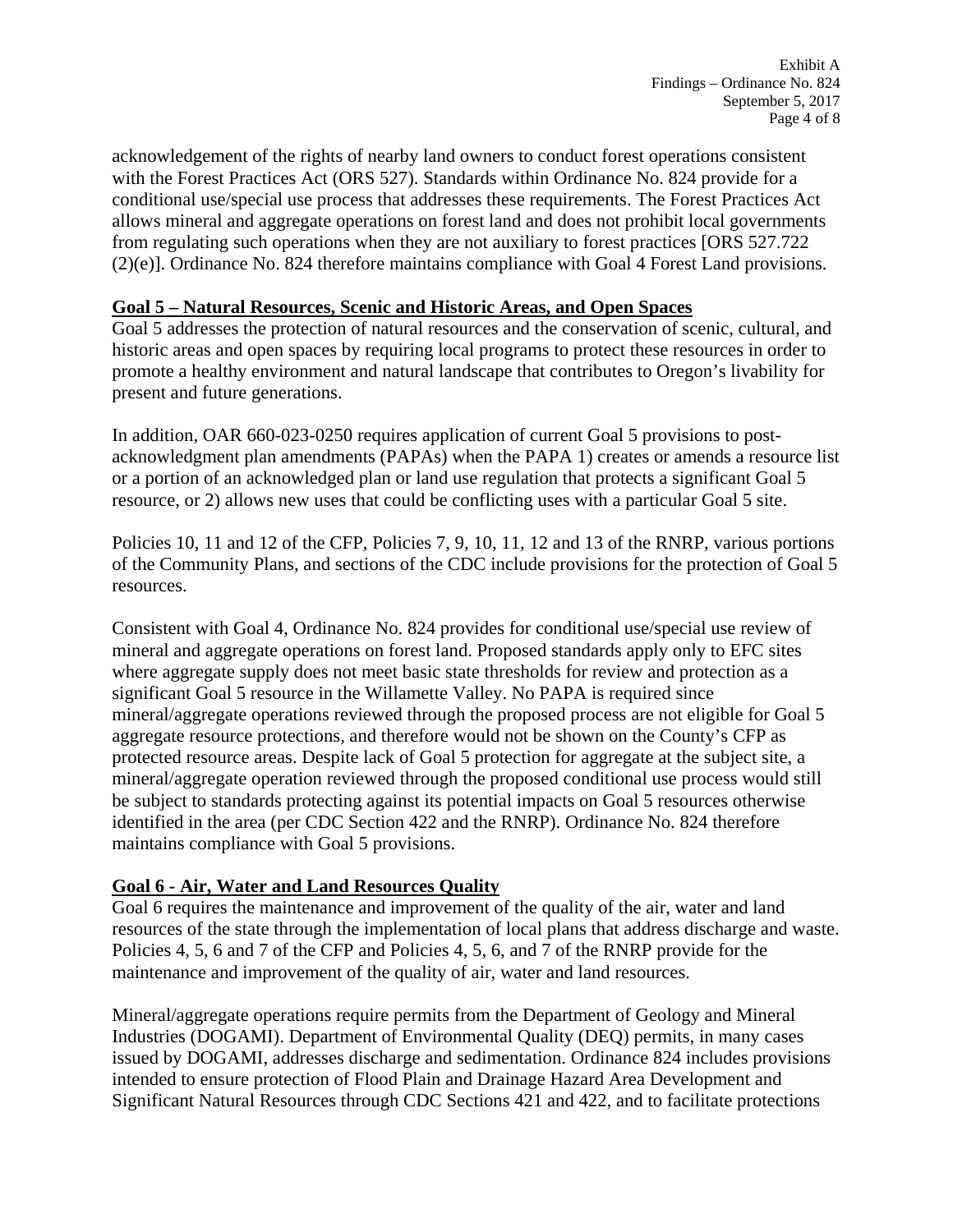applied through above noted (and other) regulatory agencies. Existing CDC Section 423 (Environmental Performance Standards) further mandates compliance with air quality, drainage and wastewater requirements of DEQ. Additionally, the proposed ordinance includes a number of related requirements aimed at ensuring compatibility of the proposed use with surrounding lands and resources. Ordinance No. 824 therefore complies with Goal 6 provisions.

## **Goal 7 - Areas Subject to Natural Hazards**

Goal 7 requires the implementation of local land use programs that reduce the risk to people and property from natural hazards such as floods, landslides and earthquakes. Policy 8 of the CFP and Policy 8 of the RNRP set out the County's policy to protect life and property from natural disasters and hazards. Existing CDC Sections 410 (Grading and Drainage) and 421 (Flood Plain and Drainage Hazard Area Development) apply related standards. Ordinance 824 does not affect application of above noted requirements, and therefore maintains compliance with Goal 7 provisions.

# **Goal 8 - Recreational Needs**

Goal 8 requires local jurisdictions to satisfy the recreational needs of citizens and visitors by planning and providing for the siting of necessary recreational facilities. Policies 33, 34 and 35 of the CFP, Policy 24 of the RNRP and the individual Community Plans address the recreational needs of Washington County's residents and visitors.

Ordinance No. 824 does not affect the County's ability to plan for recreational sites or facilities. Since SU quarries are not treated as significant Goal 5 aggregate resources, this ordinance does not require amendments to the County's Comprehensive Plan to identify their locations as protected areas, and rural land is not formally removed from eligibility for recreational planning. The ordinance establishes a conditional use process for review of individual SU quarries. The process requires compatibility with nearby uses, which would include recreational uses. Ordinance No. 824 maintains compliance with Goal 8.

## **Goal 9 – Economic Development**

Goal 9 requires the provision of adequate opportunities throughout the state for a variety of economic activities vital to the health, welfare and prosperity of citizens. Policy 20 of the CFP and Policies 15, 16, 20 and 21 of the RNRP set out the County's policies to strengthen the local economy. The CDC contributes to a sound economy by providing standards that facilitate development in an orderly and efficient fashion.

The 2007 Governor's policy briefing on Aggregate Resources in Oregon recognizes that a stable source of quality aggregate for maintaining adequate public transportation infrastructure is vital to economic growth. Additionally, a 2005 projection by the OSU Institute for Natural Resources suggested that 50 percent of statewide demand for aggregate would be needed within the urbanizing Willamette River Basin. Consistent with Goal 9, Ordinance No. 824 is part of efforts to increase access to local mineral and aggregate sources needed for ongoing transportation infrastructure projects, and residential and commercial development in and around Washington County during a time of vigorous economic growth.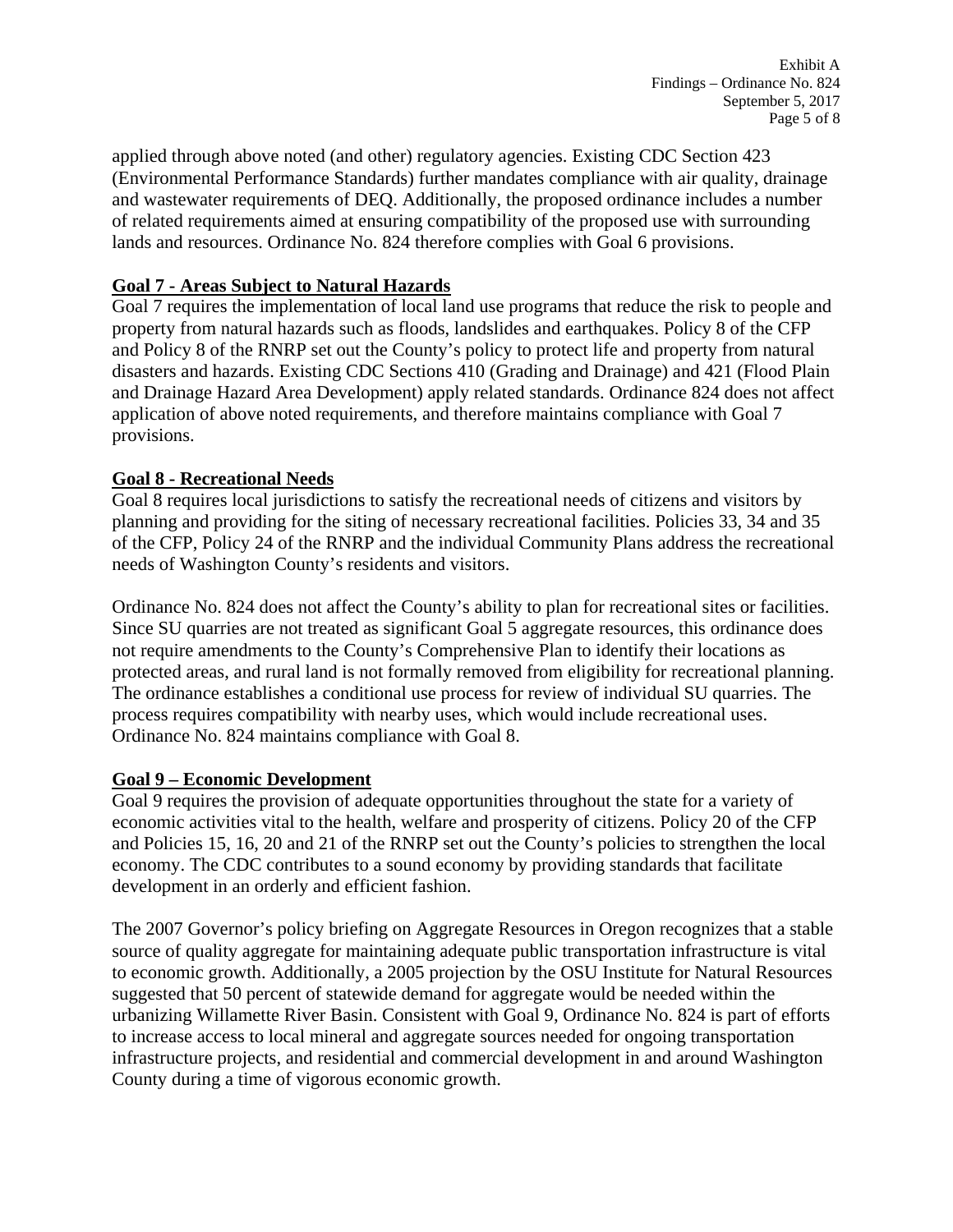### **Goal 10 - Housing**

Goal 10 requires the provision of housing, including adequate numbers of units within a range of prices, types and densities that provide realistic options to meet citizen needs. Policies 21, 22, 23 and 24 of the CFP, and Policies 19 and 25 of the RNRP address the provision of housing in the urban and rural areas of the County. The CDC contributes to the provision of adequate housing by establishing standards that facilitate development in an orderly and efficient fashion.

Since SU quarries are not treated as significant Goal 5 aggregate resources, this ordinance does not require amendments to the County's Plan to identify their locations as protected areas that would preclude other types of development allowed in the district; and does not require restrictions against "noise sensitive uses" such as housing along the boundaries of SU quarry sites. Further, the ordinance does not preclude establishment of a home on a site approved for an SU quarry when CDC standards applicable to a new home on an EFC site can be met. The ordinance establishes a conditional use process for review of individual SU quarries, and a proposal must establish compatibility with nearby uses, including residential uses. Ordinance No. 824 maintains compliance with Goal 10.

## **Goal 11 - Public Facilities and Services**

Goal 11 requires a plan for the orderly and efficient arrangement of public facilities and services to serve as a framework for urban and rural development. Policies 15, 25, 26, 27, 28, 29, 30 and 31 of the CFP, and Policy 22 of the RNRP address the provision of public facilities and services in the urban and rural areas of unincorporated Washington County. The CDC requires that adequate public facilities and services be available for new development.

Ordinance No. 824 does not amend the applicable Plan policies or CDC standards relating to public facilities and services. Consistent with Goal 11, the ordinance may increase access to aggregate necessary for all new development, and for construction and maintenance of public transportation facilities needed to serve new development. Further, given no requirement for a plan amendment (as described under Goal 10, above), Ordinance No. 824 does not preclude establishment of public facilities or services to serve new development near an SU quarry site. See also, findings under Goal 9, above.

## **Goal 12 - Transportation**

Goal 12 requires the provision and encouragement of a safe, convenient, multimodal and economic transportation system. Policy 32 of the CFP, Policy 23 of the RNRP, and in particular the Washington County Transportation System Plan (TSP), describe the transportation system necessary to accommodate the transportation needs of Washington County. Implementing measures are contained in the TSP, RNRP, Community Plans, and the CDC.

Ordinance No. 824 does not amend transportation provisions of the TSP, RNRP, Community Plans, or the CDC. The ordinance could, however, facilitate maintenance and construction of transportation system elements because it may increase the supply of aggregate needed for such projects and allow for sources nearer to various transportation facility construction sites.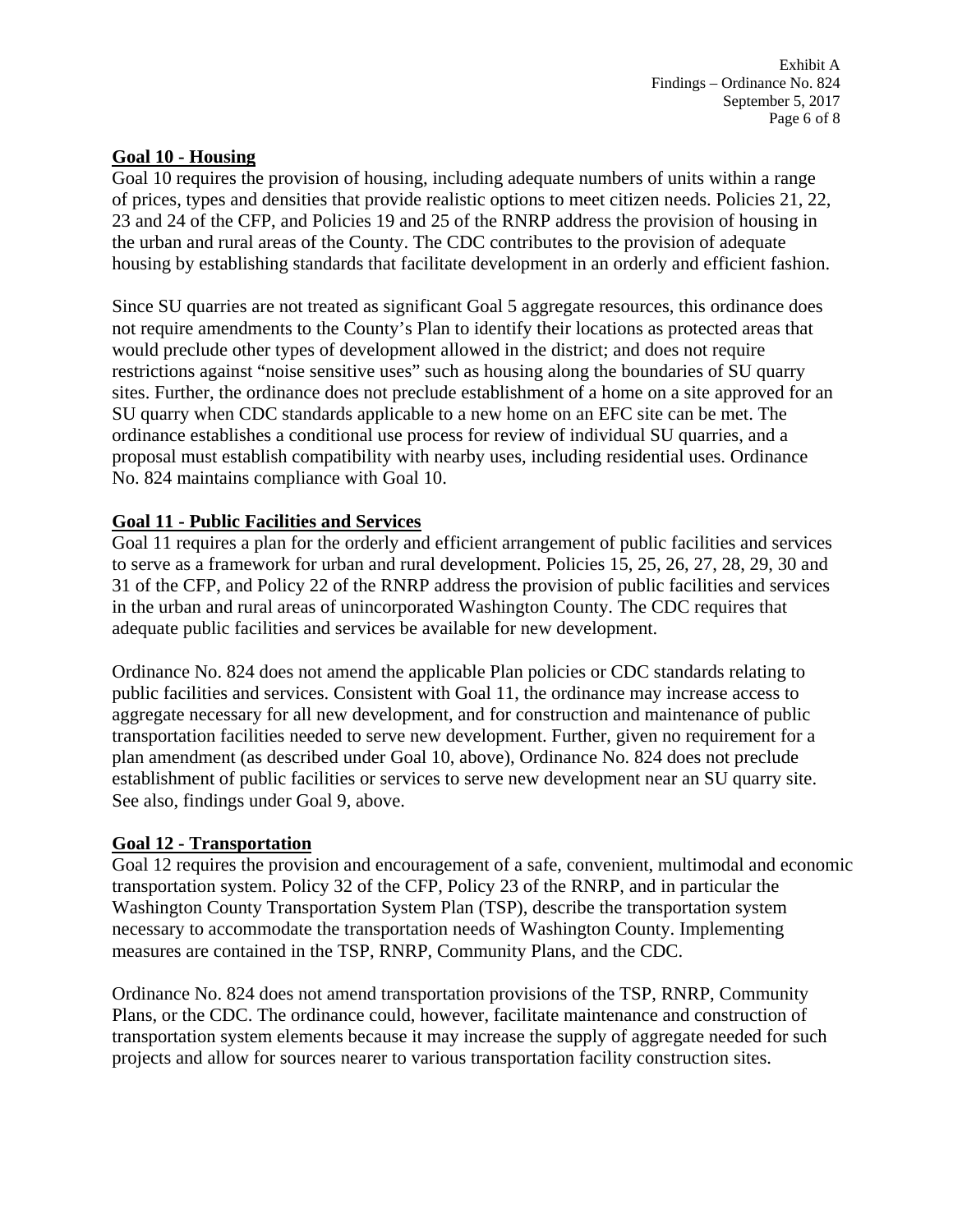The amendments are consistent with the County's acknowledged policies and strategies for the provision of transportation facilities and services as required by Goal 12 (the Transportation Planning Rule or TPR, implemented via OAR Chapter 660, Division 12). A brief summary of the applicable TPR provisions and related findings of compliance follows:

OAR 660-012-0060 sets forth requirements for plan and land use regulation amendments.

The amendments in Ordinance No. 824 do not significantly affect the transportation system as described by the criteria in OAR 660-012-0060. The amendments in Ordinance No. 824 do not change the functional classification of an existing or planned transportation facility; change standards implementing a functional classification system; result in types or levels of travel or access that are inconsistent with the adopted functional classification system designated by the acknowledged TSP for any existing or planned transportation facility; or degrade the performance of any existing or planned transportation facility. Therefore, the amendments in Ordinance No. 824 are consistent with the TPR.

## **Goal 13 - Energy Conservation**

Goal 13 requires developed land uses to be managed and controlled so as to maximize the conservation of all forms of energy, based upon sound economic principles. Policies 36, 37, 38, 39 and 40 of the CFP, and Policy 25 of the RNRP address energy conservation in the urban and rural areas of unincorporated Washington County. The CDC implements the energy conservation policies by establishing standards that promote energy efficient development, especially in Article IV.

Ordinance No. 824 does not relate significantly to energy-efficient development on SU quarry sites, but does provide potential for energy conservation. Currently, locations to obtain aggregate are not well dispersed geographically throughout the county. Heavy aggregate must often be hauled, primarily from locations in the southeastern part of Washington County and in Columbia County, to County road improvement sites that are a significant distance away. In part, Ordinance No. 824 seeks to increase access to aggregate sources nearer to worksites, especially in the western part of the county, which could significantly reduce related fuel consumption consistent with the energy conservation intent of Goal 13.

## **Part 3: URBAN GROWTH MANAGEMENT FUNCTIONAL PLAN FINDINGS**

Section 3.07.810 of Title 8 of Metro's Urban Growth Management Functional Plan (UGMFP) requires that County comprehensive plan changes be consistent with the UGMFP. The following Ordinance No. 824 findings have been prepared to address Title(s) 3, 8 and 12 of the UGMFP.

## **Title 3 - Water Quality and Flood Management**

Title 3 protects beneficial water uses and functions and values of resources within Water Quality and Flood Management Areas by limiting or mitigating impacts from development activities and protecting life and property from dangers associated with flooding. See findings within Part 2 under Goal 7, above, which also establish compliance with Title 3 of the UGMFP.